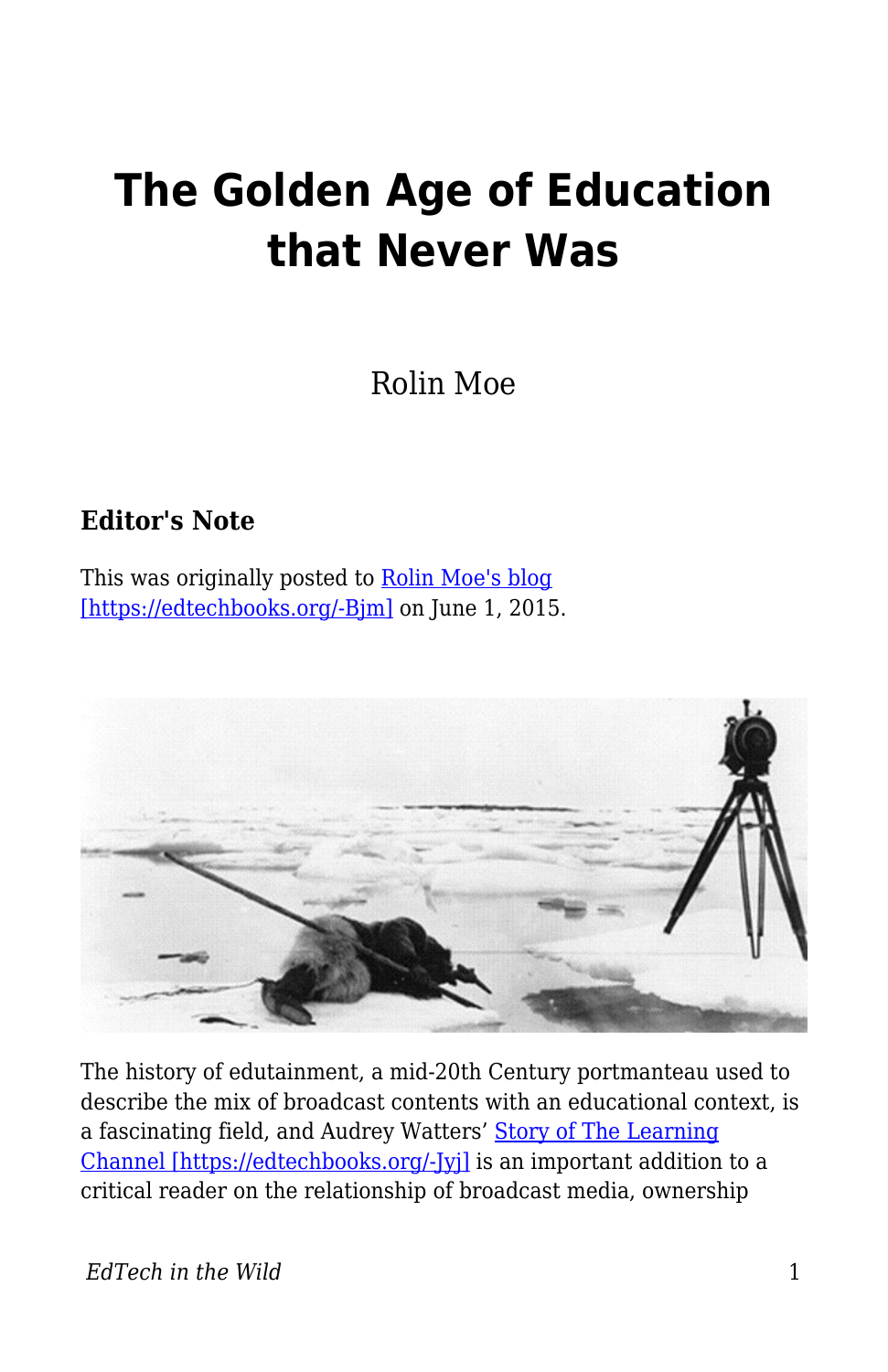rights and the education superstructure. Noting how the current state of The Learning Channel TLC evokes responses of, ["Remember](http://www.aol.com/article/2015/05/25/remember-when-tlc-used-to-be-called-the-learning-channel/21186889/) [when it was called The Learning Channel](http://www.aol.com/article/2015/05/25/remember-when-tlc-used-to-be-called-the-learning-channel/21186889/)

[\[https://edtechbooks.org/-xsk\],](http://www.aol.com/article/2015/05/25/remember-when-tlc-used-to-be-called-the-learning-channel/21186889/)" Audrey presents the history of the infrastructure which created what was a public-public partnership between government agencies to provide satellite-based educational television (conceptualized in the 1960s, partnered with more public agencies and enacted in the early 1970s), and how *public-public* became *public-private* became *private* became *a host of barrelscraping reality TV fare*. It is an excellent read.

The article ends with questions to consider when engaging broadcast television, education, edutainment and the other terms and subfields that inhabit this realm:

- Who owns the "pipes"? Who owns the means by which content is transmitted? Who owns the satellites? Who owns the spectrum? Who owns the cables? Who owns the network?
- What do we mean by "educational content"? In particular, how has our definition of "documentary" changed over the last few decades? How does this shape what media – in form and in content – enters the classroom?
- How have regional educational agencies and distance education providers – particularly those offering for-credit classes – been affected by the commercialization of content and delivery?
- How has education become increasingly commercialized? *How might education on the Internet and via various computer technologies be following down that very path taken by education on cable TV?*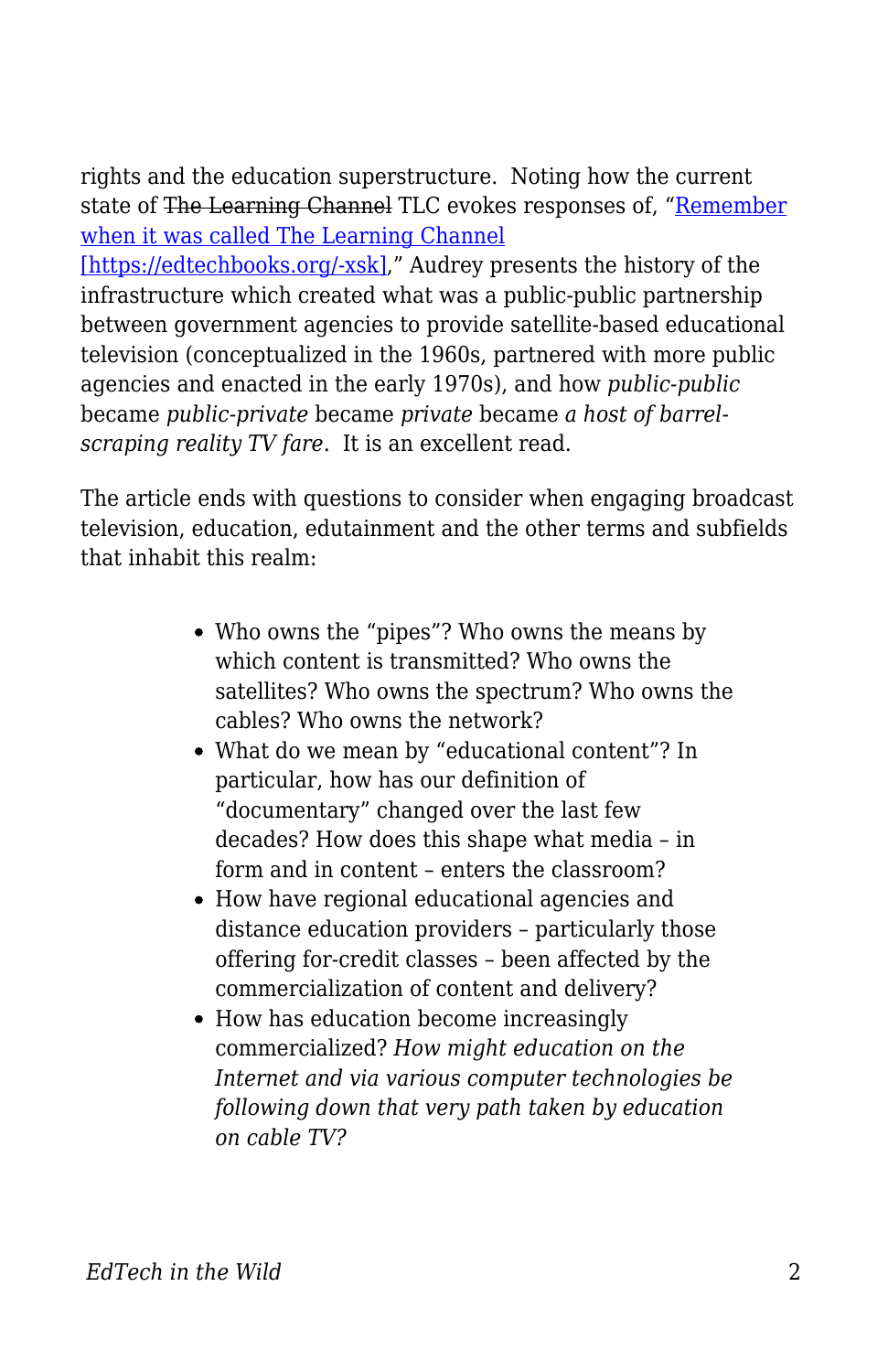This topic intersects with my emerging research; I am thankful to Audrey for this discussion and the energy behind it. I would like to join the conversation as part of an emergent discussion.

In 2014, [Coursera announced a partnership with Curiosity.com](http://blog.coursera.org/post/73302211026/now-explore-coursera-courses-on-discovery) [\[https://edtechbooks.org/-Nct\],](http://blog.coursera.org/post/73302211026/now-explore-coursera-courses-on-discovery) a start-up launched from within Discovery Communications, whom Coursera heralded as the parent company of Discovery and Animal Planet. (Note: [in November](http://chicagoinno.streetwise.co/2014/11/11/curiosity-com-raises-6-million-spins-off-of-discovery/) [Curiosity.com spun off and away \[https://edtechbooks.org/-Msn\]](http://chicagoinno.streetwise.co/2014/11/11/curiosity-com-raises-6-million-spins-off-of-discovery/) from the Discovery Communications paternity) At the time, [I blogged about](https://allmoocs.wordpress.com/2014/01/22/moocbusters/) [the partnership \[https://edtechbooks.org/-eeW\]](https://allmoocs.wordpress.com/2014/01/22/moocbusters/), briefly touching on the histories of Discovery and The Learning Channel, as well as the media conglomerate that would form from their 1990s merger/acquisition and growth. I framed this in the context of edutainment, which took me down a whirlwind of Disney history, resulting in [scholarship on the relationship between](http://www.tandfonline.com/doi/abs/10.1080/17439884.2015.1029942?journalCode=cjem20) [\[https://edtechbooks.org/-IsK\]](http://www.tandfonline.com/doi/abs/10.1080/17439884.2015.1029942?journalCode=cjem20) the learning objects/resources of the OER movement, edutainment, and the ['free-as-in-beer' resources](https://www.google.com/url?sa=t&rct=j&q=&esrc=s&source=web&cd=2&ved=0CCQQFjAB&url=http%3A%2F%2Fwww.kalmans.com%2FKalman_ICA2014_Precon.docx&ei=hrJsVdyXKo7xoASbpYP4DQ&usg=AFQjCNHII6ro9KeXtNGpqHyRb0c05yOXag&bvm=bv.94455598,d.cGU) [\[https://edtechbooks.org/-vzh\]](https://www.google.com/url?sa=t&rct=j&q=&esrc=s&source=web&cd=2&ved=0CCQQFjAB&url=http%3A%2F%2Fwww.kalmans.com%2FKalman_ICA2014_Precon.docx&ei=hrJsVdyXKo7xoASbpYP4DQ&usg=AFQjCNHII6ro9KeXtNGpqHyRb0c05yOXag&bvm=bv.94455598,d.cGU) one finds in Coursera/edX/curiosity.com. The expansion of this research continues; at the present I am [adopting a postmodern lens](http://edutechnicalities.com/articles/a-philosophical-supplement-to-the-oer-movement-thoughts-on-et4online-presentation/) [\[https://edtechbooks.org/-JYD\]](http://edutechnicalities.com/articles/a-philosophical-supplement-to-the-oer-movement-thoughts-on-et4online-presentation/) to look at the history of broadcast contents within education, in their utilitarian existence as well as their social/political/cultural/philosophical/power contexts too.

Why postmodernism? There are a number of reasons, but in the context of this debate I have more and more seen a complex historical relationship between public and private interests in education, and power struggles that may seem new are in fact deep-rooted, perhaps to the point that they are foundational to the infrastructure of compulsory education. For example, Walt Disney is credited with the term *edutainment* [as far back as 1946 \[https://edtechbooks.org/-fva\]](http://www.academia.edu/1694750/One_Hemisphere_After_All_Latin_America_in_Disney_Edutainment_Films_1942-1946). Often this is related [to the development of the True Life series of](http://prizedwriting.ucdavis.edu/past/2003-2004/nature-as-201cedutainment201d-the-baby-boomer-generation-does-disneyland) [nature videos \[https://edtechbooks.org/-cdN\]](http://prizedwriting.ucdavis.edu/past/2003-2004/nature-as-201cedutainment201d-the-baby-boomer-generation-does-disneyland), which played as bumpers in cinema houses prior to featured shows. However, Disney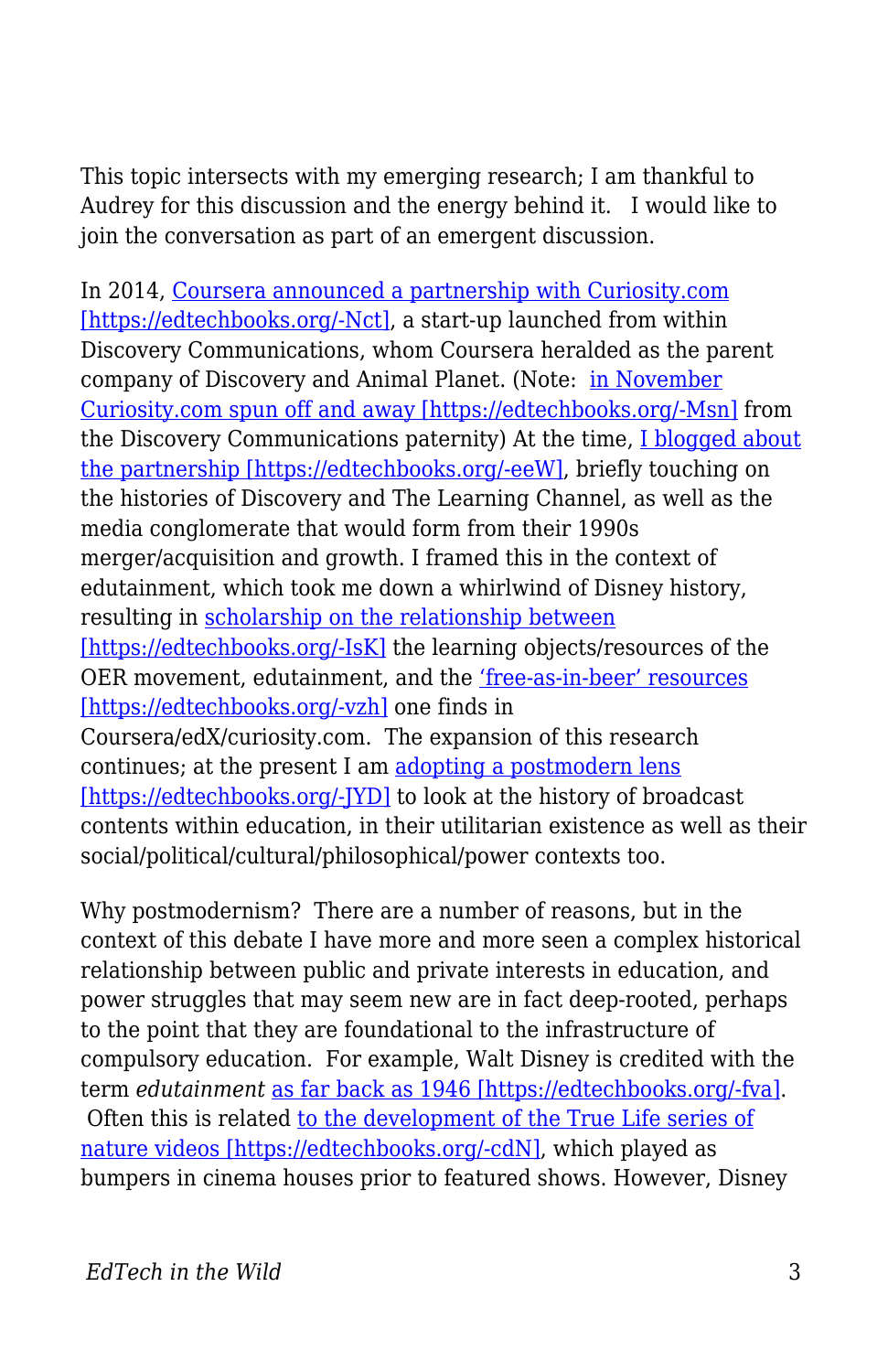was in the classroom in 1946.

[Watch the video \[https://edtechbooks.org/-Wuj\]](http://www.criticalcommons.org/Members/robemoco/clips/a-history-of-edutainment/embed_view)

[The story of \[https://edtechbooks.org/-gvo\]](http://en.wikipedia.org/wiki/The_Story_of_Menstruation) *[The Story of Menstruation](http://en.wikipedia.org/wiki/The_Story_of_Menstruation) [\[https://edtechbooks.org/-gvo\]](http://en.wikipedia.org/wiki/The_Story_of_Menstruation)* is fascinating; at its briefest, it is a 1946 partnership between Disney and Kotex, one which 1.5 million students likely watched. [From one perspective](https://books.google.com/books?id=xlPNB5HpRDIC&pg=PA121&dq=%22The+Story+of+Menstruation%22&hl=en#v=onepage&q=%22The%20Story%20of%20Menstruation%22&f=false) [\[https://edtechbooks.org/-vWE\]](https://books.google.com/books?id=xlPNB5HpRDIC&pg=PA121&dq=%22The+Story+of+Menstruation%22&hl=en#v=onepage&q=%22The%20Story%20of%20Menstruation%22&f=false), it was an attempt to bring modern and accurate science into sexual education courses, for the benefit of schoolchildren. From another, it was an opportunity [to use an](http://jimhillmedia.com/alumni1/b/wade_sampson/archive/2005/01/12/1241.aspx) [existing film mechanism \(Disney's WWII propaganda section\)](http://jimhillmedia.com/alumni1/b/wade_sampson/archive/2005/01/12/1241.aspx) [\[https://edtechbooks.org/-maa\]](http://jimhillmedia.com/alumni1/b/wade_sampson/archive/2005/01/12/1241.aspx) to roll out contents for school children. And from a third, it was an early introduction of commercial partnerships in the world of education (Kotex, a co-sponsor of the film, was the #2 feminine hygiene product at the time to Proctor & Gamble's Tampax). There are also existing critiques [along lines of](https://books.google.com/books?id=PWA0yisYPnEC&pg=PA121&dq=%22The+Story+of+Menstruation%22&hl=en#v=onepage&q=%22The%20Story%20of%20Menstruation%22&f=false) [gender, class and power \[https://edtechbooks.org/-VXy\],](https://books.google.com/books?id=PWA0yisYPnEC&pg=PA121&dq=%22The+Story+of+Menstruation%22&hl=en#v=onepage&q=%22The%20Story%20of%20Menstruation%22&f=false) and we are potentially building a pedagogical critique here.

If we agree with John Modell and Madeline Goodman, two sociologists of adolescence who argue in '[Historical Perspectives](https://books.google.com/books?id=De-QadXlOooC&pg=PA93&lpg=PA93&dq=modell+and+goodman+historical+perspectives&source=bl&ots=Jiu1_ktDAK&sig=YFCv5Z47hEynLcpUeGIl2U87-1U&hl=en&sa=X&ei=AqJsVdGxD4TIogTCwYGIBA&ved=0CCQQ6AEwAA#v=onepage&q=modell%20and%20goodman%20historical%20perspectives&f=false) [\[https://edtechbooks.org/-wLB\]'](https://books.google.com/books?id=De-QadXlOooC&pg=PA93&lpg=PA93&dq=modell+and+goodman+historical+perspectives&source=bl&ots=Jiu1_ktDAK&sig=YFCv5Z47hEynLcpUeGIl2U87-1U&hl=en&sa=X&ei=AqJsVdGxD4TIogTCwYGIBA&ved=0CCQQ6AEwAA#v=onepage&q=modell%20and%20goodman%20historical%20perspectives&f=false) (At the Threshold: The Developing Adolescent; 1990) that high school as compulsory becomes part of the American ethos in the early 1930s (in part due to the Great Depression and the lack of work options for children of lower classes), there is scant time between the establishment of high school as a space of equity and the private sector's involvement in contents and curriculum. This throws into question [ideas of a Golden Age of](https://www.google.com/url?sa=t&rct=j&q=&esrc=s&source=web&cd=2&ved=0CCQQFjAB&url=http%3A%2F%2Fwww.kalmans.com%2FKalman_ICA2014_Precon.docx&ei=hrJsVdyXKo7xoASbpYP4DQ&usg=AFQjCNHII6ro9KeXtNGpqHyRb0c05yOXag&bvm=bv.94455598,d.cGU) [education with heavy public backing \[https://edtechbooks.org/-vzh\]](https://www.google.com/url?sa=t&rct=j&q=&esrc=s&source=web&cd=2&ved=0CCQQFjAB&url=http%3A%2F%2Fwww.kalmans.com%2FKalman_ICA2014_Precon.docx&ei=hrJsVdyXKo7xoASbpYP4DQ&usg=AFQjCNHII6ro9KeXtNGpqHyRb0c05yOXag&bvm=bv.94455598,d.cGU); while the increases made via the GI Bill, the Higher Education Act, and the Civil Rights Act all are designed to be legislations to promote equity, the equity is not in a sacrosanct public good as much in a negotiated space of public good and private enterprise (and, when 1958 rolls around, [a space of crisis and in need of more management](http://www.nytimes.com/2008/01/14/opinion/14iht-edgardner.1.9196672.html?_r=0)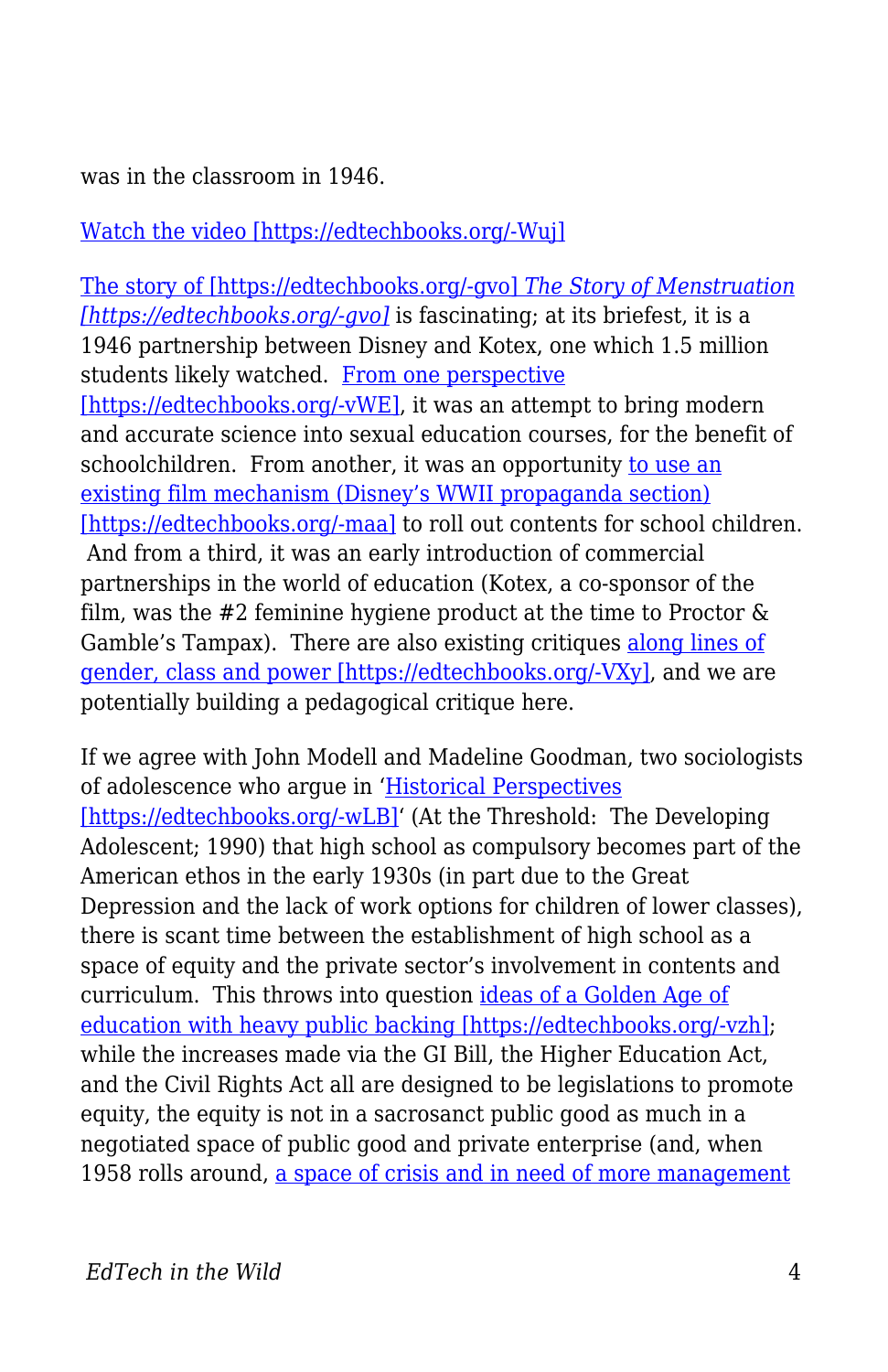## [\[https://edtechbooks.org/-bmR\]](http://www.nytimes.com/2008/01/14/opinion/14iht-edgardner.1.9196672.html?_r=0)).

This harkens back to a longstanding debate in distance (and ergo online) education. Is the development draped in equity; after all, distance ed enabled a greater number of citizens to engage educational attainment than previously in history? Or is it draped in pragmatism, indicative of an industrial age allowing low cost of production and a penny post to pass materials back and forth? This is problematic because we cannot easily abstract one from the other the equity argument is in lockstep with the pragmatic argument, meaning equity for upward mobility is wedded somewhat to career growth and industrialization.

I look at early documentaries — not just titles like the seminal documentary Nanook of the North ([questioned as to its historical](http://www.afana.org/leacockessays.htm) [accuracy versus a creation of reality \[https://edtechbooks.org/-dDe\]\)](http://www.afana.org/leacockessays.htm), but even to the very earliest film work from Thomas Edison and [Sandow the Strongman \[https://edtechbooks.org/-afg\]](https://www.youtube.com/watch?v=570r67gGhfs) — and I wonder how much of documentary has ever been, well, document as objective. Documentary is a contradiction in terms, because every filmmaker has the power of camera and the power of edit. Even Frederick Wiseman, arguably the most important cinema verite documentarian (whose two films on schooling, [High School](http://www.zipporah.com/films/21)

[\[https://edtechbooks.org/-dSD\]](http://www.zipporah.com/films/21) and [At Berkeley](http://www.zipporah.com/films/atberkeley)

[\[https://edtechbooks.org/-KWi\]](http://www.zipporah.com/films/atberkeley), are some of the best works of film ever IMO), gets to choose what to film and what to cut even if his style is to not 'interject himself' into the subject matter. The educational contents of the original Learning Channel, those 1970s course contents, are markedly different from the Histori-docs produced on the Discovery Communications networks (and there's a space to critique the History Channel/University of Oklahoma relationship here too). But before we bemoan the change, we need to identify what it is we are really looking for. Documentary film is largely ideology — at its most base that ideology looks like Here Comes Honey Boo-Boo, but I would argue there is a lot more similarity than difference when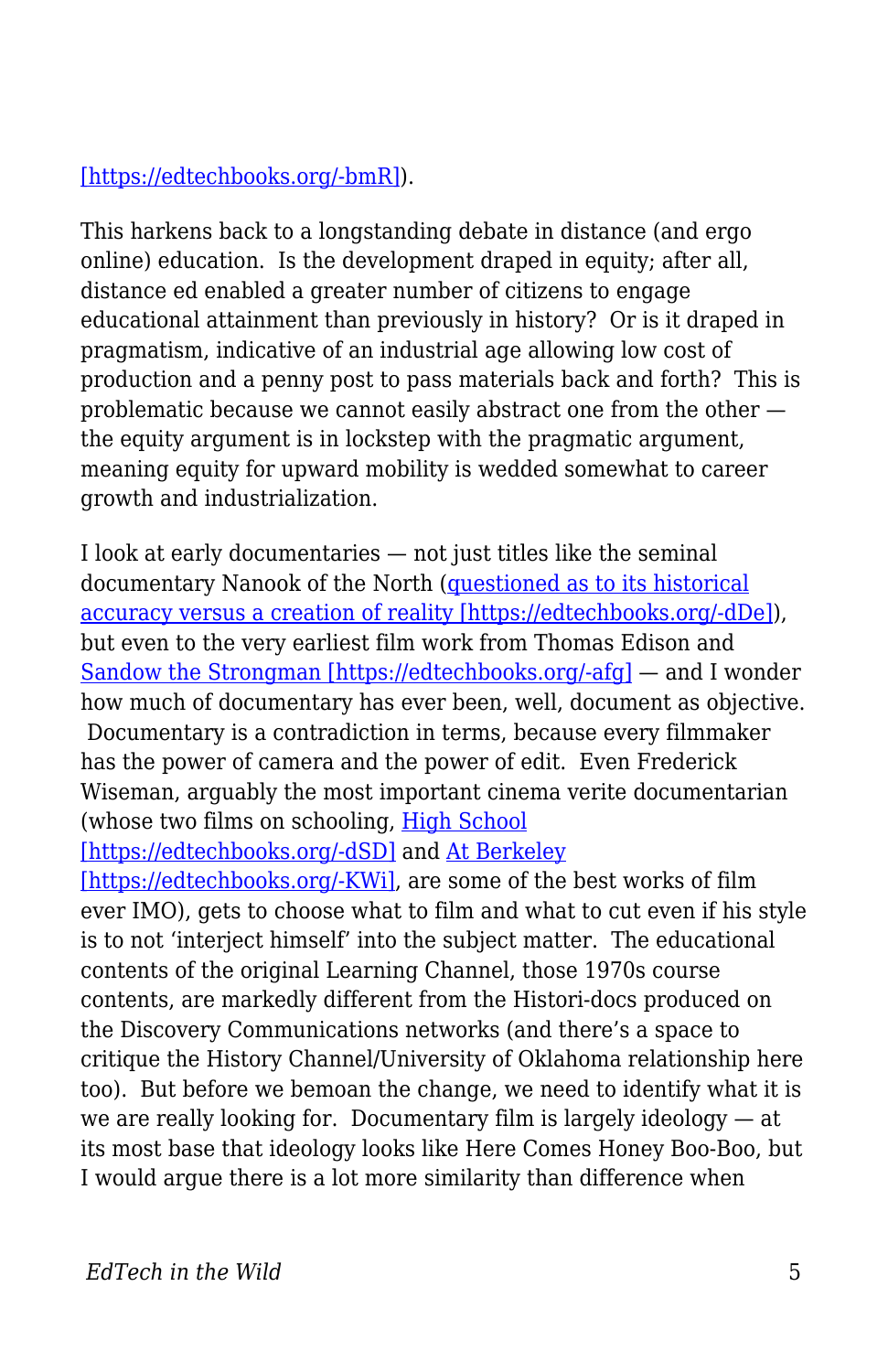comparing TLC shows to the documentary work of Davis Guggenheim, Morgan Spurlock or even Michael Moore. The technicalities of documentary have certainly changed and allowed for greater production elements to hold attention; I would question the idea that those elements have led to less robust documentaries or if perhaps it just illuminates a deficiency of the form.

How does this relate to the world of broadcast educational contents? I think about [the history of Encyclopedia Britannica with educational](http://www.kaye.com/miscellany/EBFhx.htm) [filmstrips in the 1940s and 1950s \[https://edtechbooks.org/-qvL\]](http://www.kaye.com/miscellany/EBFhx.htm), and the lack of favor such artifacts held in the 1970s and 1980s (to the point many of the originals were thrown in dumpsters rather than preserved or archived), the renaissance of television in the classroom in the 1990s with Channel One and Cable in the Classroom, [the](http://www.ascd.org/publications/educational-leadership/may93/vol50/num08/Channel-One@-Good-or-Bad-News-for-Our-Schools%C2%A2.aspx) [politics behind their commercialization or their ties to industry](http://www.ascd.org/publications/educational-leadership/may93/vol50/num08/Channel-One@-Good-or-Bad-News-for-Our-Schools%C2%A2.aspx) [\[https://edtechbooks.org/-DUo\],](http://www.ascd.org/publications/educational-leadership/may93/vol50/num08/Channel-One@-Good-or-Bad-News-for-Our-Schools%C2%A2.aspx) their eventual recession from classrooms, Khan Academy or MOOC du jour today — and when I hold all of this in my head, I am left with the feeling not only that we are reinventing a flat tire in education, but that the *education ideal* as public good and upward mobility is faulty too, that education may in some cases have been able to lift people up but this was never the design and never the intention of this superstructure.

This is a loaded statement which deserves unpacking, much can be found throughout blogs here and elsewhere, and will continue. The question I propose: as we critique education and question the models/instruments/statements/proclamations made today, should we also question some of the most core assumptions we have made about the function and purpose of education?